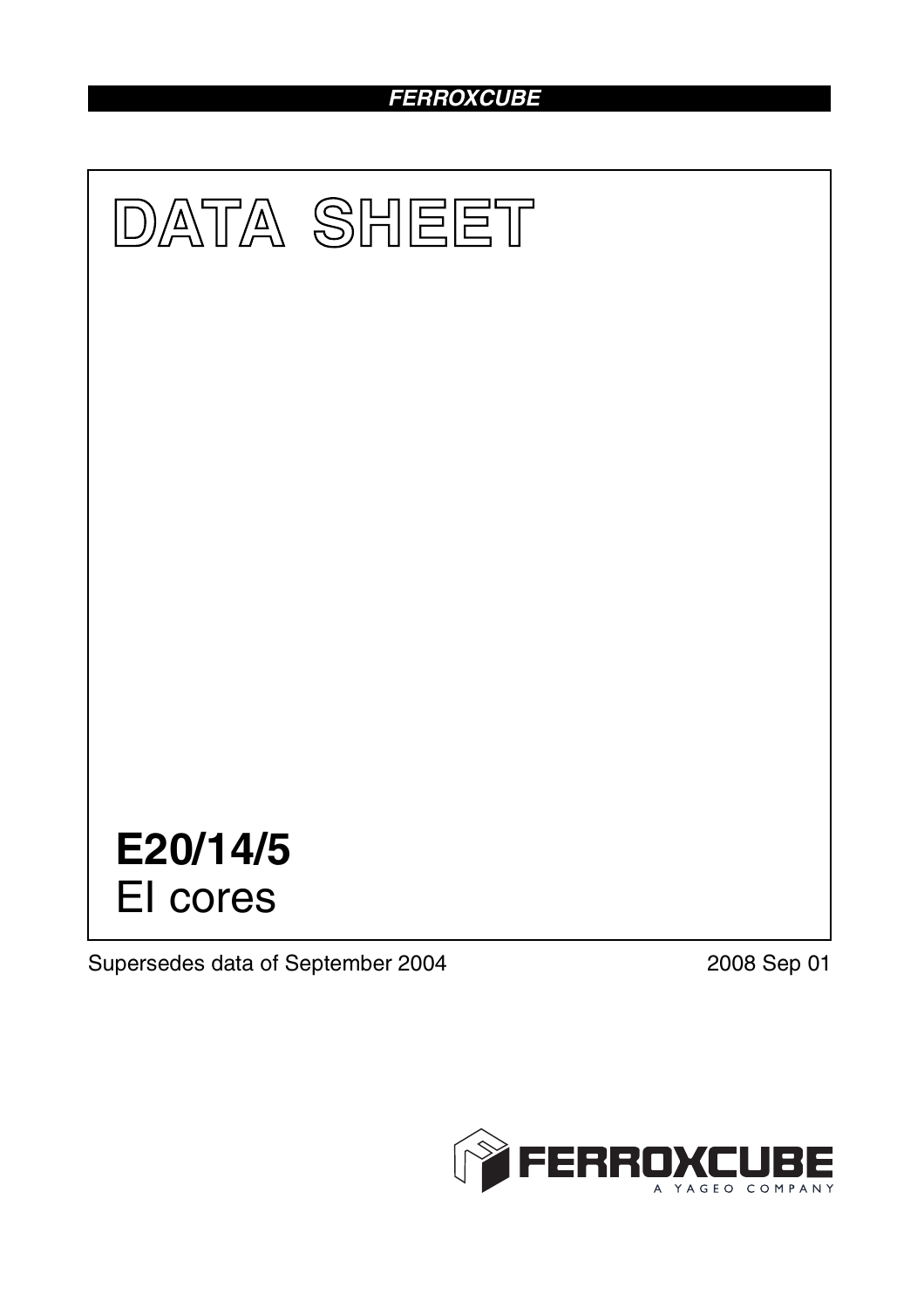# EI cores E20/14/5

# **CORES**

# **Effective core parameters of an E / I combination**

| <b>SYMBOL</b>           | <b>PARAMETER</b> | <b>VALUE</b>  | <b>UNIT</b>     |
|-------------------------|------------------|---------------|-----------------|
| $\Sigma(I/A)$           | core factor (C1) | 1.76          | $mm-1$          |
| $V_{e}$                 | effective volume | 913           | mm <sup>3</sup> |
| $\mathsf{I}_\mathsf{e}$ | effective length | 40.1          | mm              |
| $A_{\rm e}$             | effective area   | 22.8          | mm <sup>2</sup> |
| <b>A</b> min            | minimum area     | 22.0          | mm <sup>2</sup> |
| m                       | mass of E core   | $\approx 3.8$ | g               |
| m                       | mass of I core   | $\approx$ 1.1 | g               |

# **Ordering information for I cores**

| <b>GRADE</b> | <b>TYPE NUMBER</b> |  |
|--------------|--------------------|--|
| 3C90         | I20/2.3/5-3C90     |  |





#### **Core halves for use in combination with an I core**

 $A_L$  measured in combination with an I core, clamping force for  $A_L$  measurements 20  $\pm$  10 N;

| <b>GRADE</b> | <b>AL</b><br>(nH) | μe             | <b>AIR GAP</b><br>(µ <b>m</b> ) | <b>TYPE NUMBER</b> |
|--------------|-------------------|----------------|---------------------------------|--------------------|
| 3C90         | $1290 \pm 25 \%$  | $\approx$ 1810 | $\approx$<br>u                  | E20/14/5-3C90      |

# **Properties of core sets under power conditions**

| <b>GRADE</b>            | $B(mT)$ at                                    | CORE LOSS (W) at                                     |                                                       |  |
|-------------------------|-----------------------------------------------|------------------------------------------------------|-------------------------------------------------------|--|
|                         | $H = 250$ A/m;<br>f = 25 kHz;<br>$T = 100 °C$ | $f = 25$ kHz;<br>$\hat{B}$ = 200 mT;<br>$T = 100 °C$ | $f = 100$ kHz;<br>$\hat{B} = 100$ mT;<br>$T = 100 °C$ |  |
| E20/14/5+I20/2.3/5-3C90 | $\geq 320$                                    | $\leq 0.11$                                          | $\leq$ 0.11                                           |  |